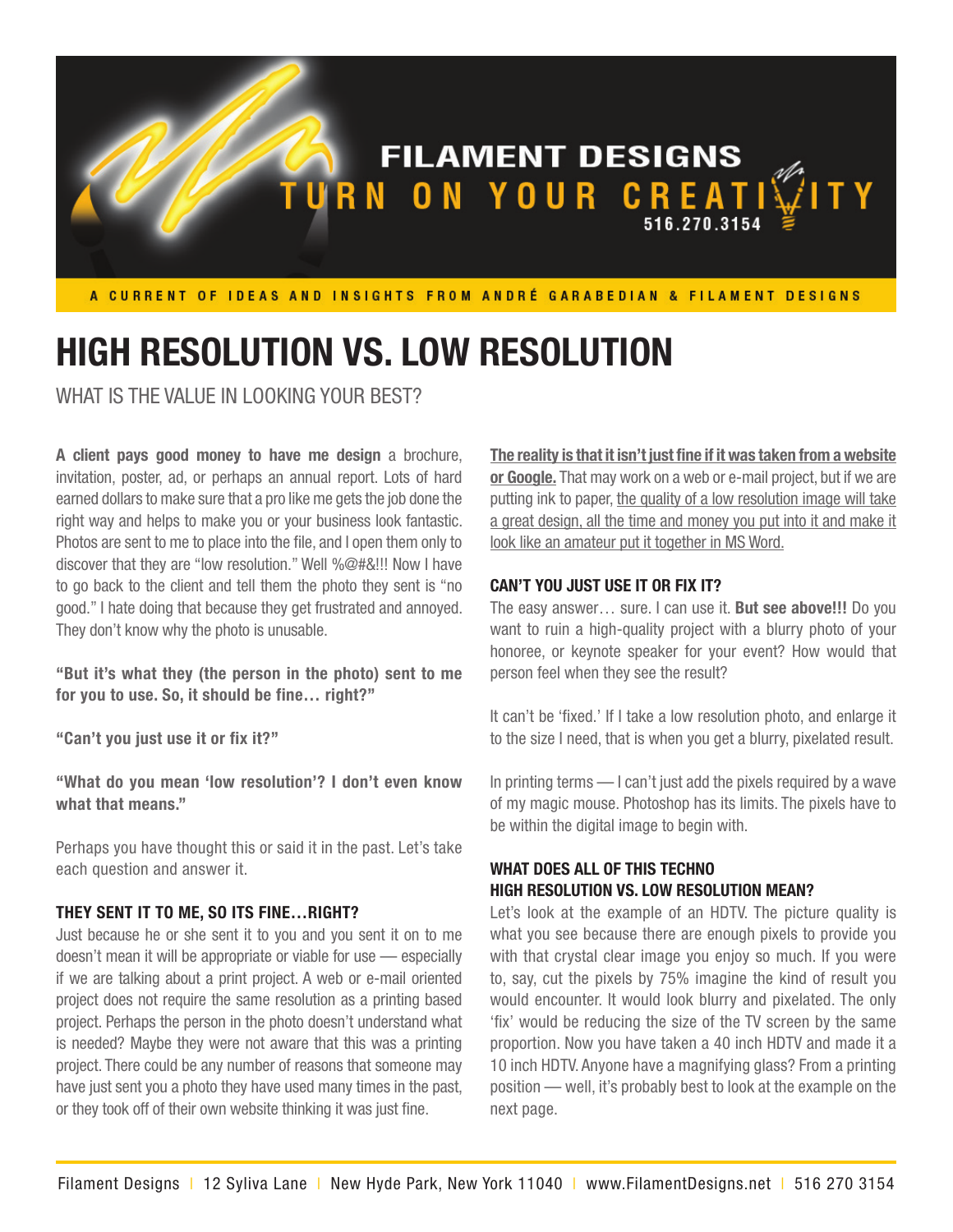



## **Figure 1 — LOW RESOLUTION**

This image is an enlargment from the original 75 pixel width, 72 Dots Per Inch (DPI). This is a typical size for a small image on a corporate website. Often times, when this type of image is sent, it does not bode well for the printed result.



**Figure 2 — HIGH RESOLUTION**

This image began with an original width of 1,200 pixels, 300 Dots Per Inch (DPI). Even if larger then is needed, we prefer to scale images down. It offers far more flexibility, and a great result when printing.

# **WHAT IS DOTS PER INCH?**

Dots Per Inch or DPI refers to the number of dots or pixels per inch. In the easiest terms, 300DPI vs 72DPI means that there are more dots or pixels crammed into the 1 inch space. This is what we need for a good quality result. The image on the left has 72DPI. The image on right is at 300DPI. The difference is obvious. So why is 72DPI OK for web or email projects? SIMPLE. Computer monitors and smart devices use screens that present at 72DPI, so we don't require that big huge image from you when we are putting together your website or eblast!